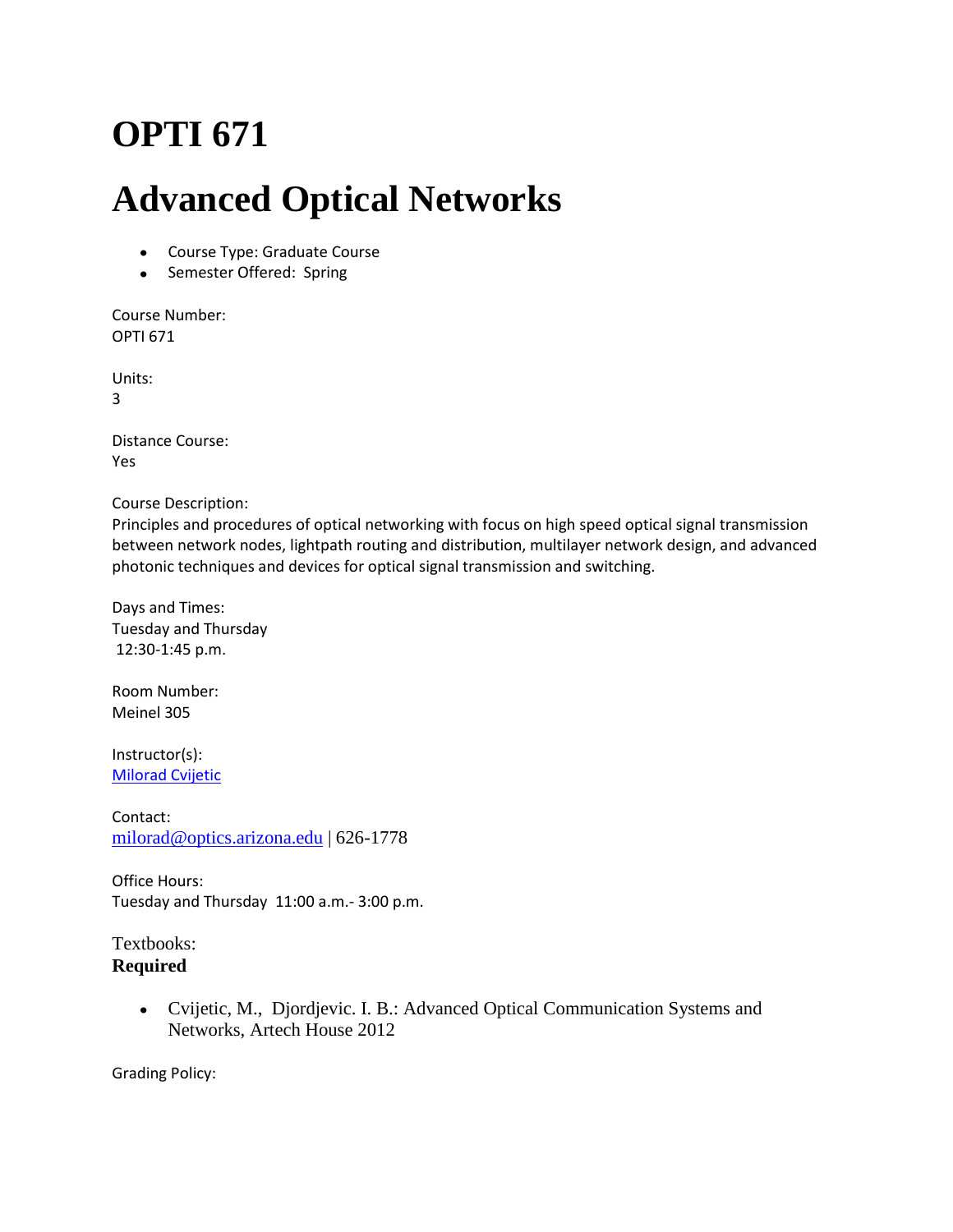- Homework/projects: 20%
- Midterm Exam: 30%
- Final Exam: 50%

Homework/project assignments will be given biweekly. Solutions will be discussed on Thursdays.

Final exam will be given at the end of the semester.

Course Syllabus:

### **Outline**

Introduction with Brief History Note Optical Networking Principles

- Role of the Optical Networking
- Optical Network Structure
- WDM as a foundation of Optical Networking
- Principles of Multilayer Networks

Enabling Technologies for Optical Networks

- **•** Light Transmission in Optical Fibers
- Signal Impairments Along the Lightpath
- Optical Transmitters and Modulators
- Optical Receivers
- Optical Amplifiers
- Optical Switching Elements

Optical Networks Design

- Core Optical Networks
- Metro Optical networks
- Access Optical Networks
- Wavelength Routing and Assignment
- Traffic Grooming and Protection
- Multilayer Network Structure

Advanced Techniques and Devices for Optical Networking

- Techniques for Space and Spectral Signal Processing MIMO and OFDM
- Elastic Modulation Coding as a Networking Tool
- Optical Devices for design ROADM and PXC design
- Wavelength Agile Devices
- Wavelength Convertors